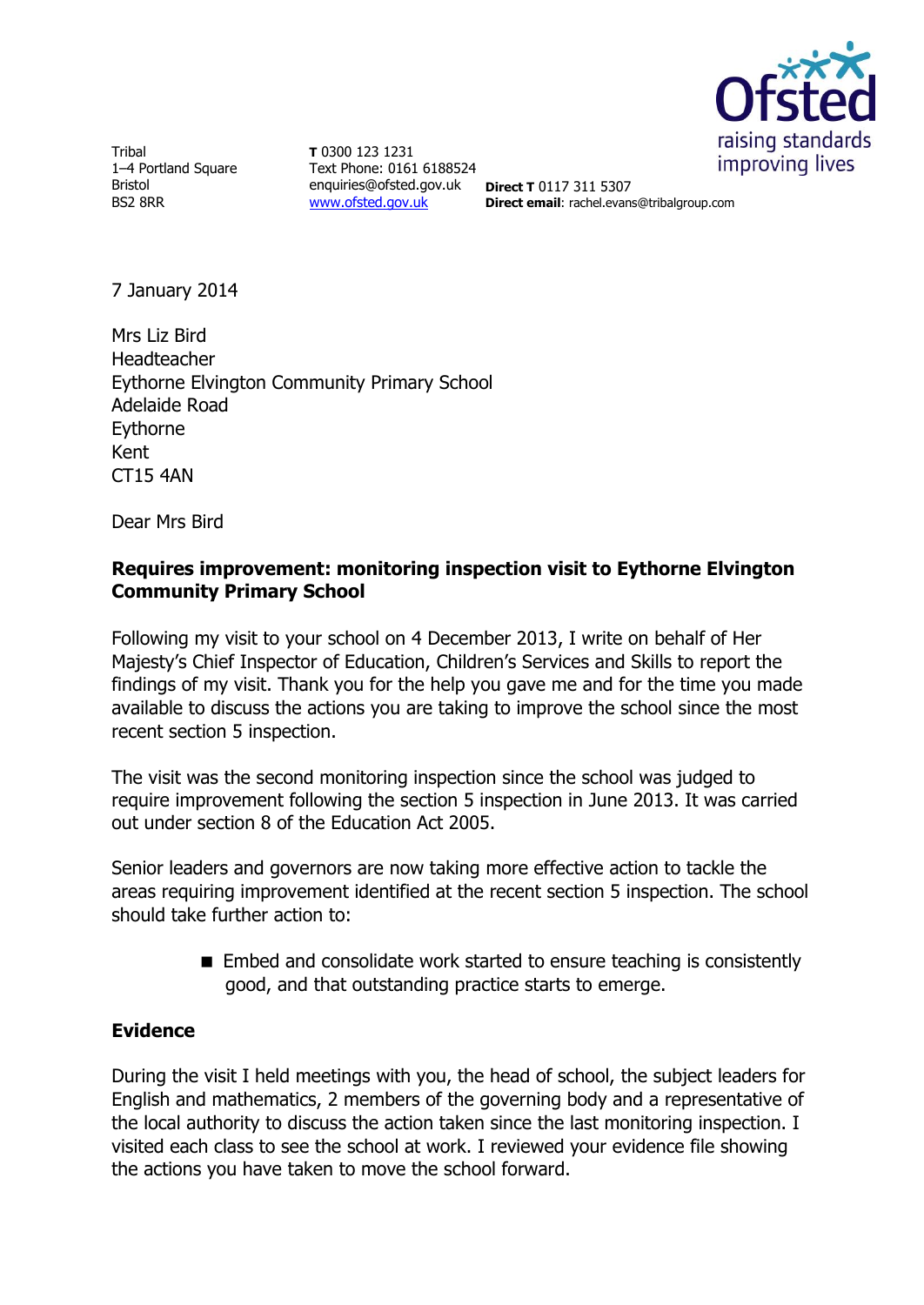

## **Context**

There have been no changes to the school's context since the last monitoring inspection in September 2013. At the first monitoring visit in September the right actions were not being taken to move the school forward.

#### **Main findings**

You have tackled the recommendations from my last visit with vigour. You have a positive determination to move the school to 'good' which you have communicated effectively to the whole staff team. There is now a buzz of resolve in the school as everyone is working together with a shared purpose.

You are now in school for a greater amount of time each week which has helped you to drive improvements forward. Since my last visit you have reviewed the role of the head of school; her greater involvement in developing and making changes has assisted the school to move forward more quickly.

Teachers have clarity about the features of good teaching because you have revisited and updated the teaching and learning policy. This has been well supported by appropriate training for both individual teachers and the whole staff and teachers utilise these features well in their day to day lessons. Teachers have benefited from visiting a local school to see good practice elsewhere. They are applying what they have seen in their own work and are starting to set tasks in lessons to provide greater challenge to pupils. There has been helpful support from teachers within the federation, for example to develop marking. You and the head of school are checking carefully that teachers are putting what they learn into place. As a result you report a higher proportion of good teaching in the school.

As part of your work you have led work to improve displays and how well they are used to support learning. When I last visited, this work had been started but was ineffective because displays lacked relevant information and pupils did not understand how to use them. These displays are now kept up to date and pupils are clear that they are helpful. Pupils' independence in learning is starting to improve because they can now access support without having to wait for their teacher.

You have created a positive climate for learning in the shared areas by getting rid of clutter and creating specific teaching areas for small groups. This is helping pupils to focus more on their work. Resources are better used because they are stored in classes rather than the corridor and are easier to access. The improved outside learning space for the youngest pupils is organised well into key areas of learning so they receive the full range of opportunities to which they are entitled. It is helpful that you have allocated a specific learning area for the Year 1 pupils in the mixed Reception and Year 1 class so they can concentrate better away from the bustle of the younger children.